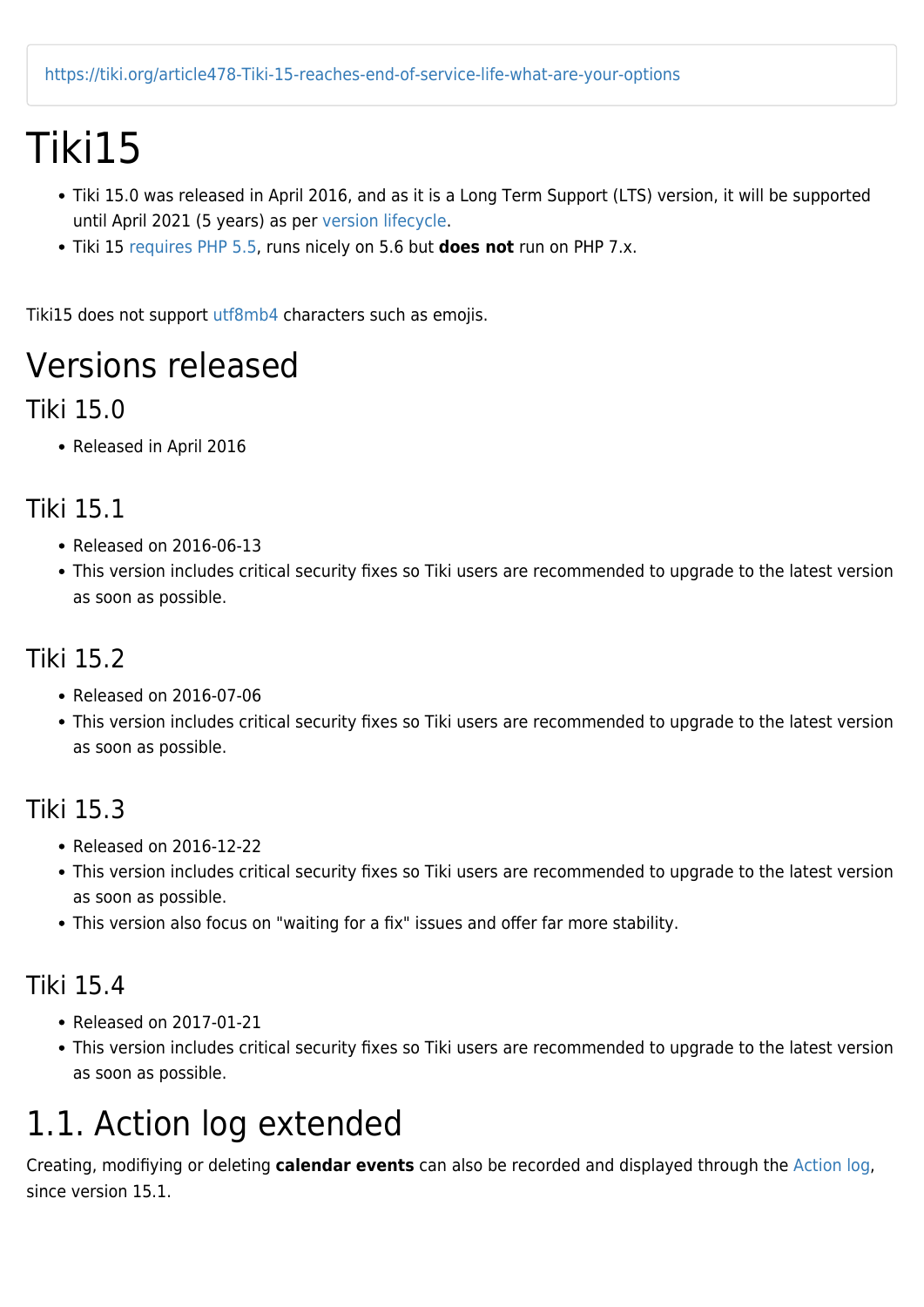## 1.2. Addons

Addons is a way of packaging [Profiles,](https://doc.tiki.org/Profiles) [Smarty Templates](https://doc.tiki.org/Smarty-Templates) and other building blocks of application functionality that can be used to better manage different Tiki configurations by developers and also for developers to offer these as independently maintained "apps" to others. See: [Addons](https://doc.tiki.org/Addons)

## 1.3. AutoTOC mini-revamp

The AutoTOC feature has been updated to use [Bootstrap ScrollSpy](http://getbootstrap.com/javascript/#scrollspy) - normal server-side maketoc one to come (hopefully also for 15.0)

(Several commits leading up to [r57161\)](http://sourceforge.net/p/tikiwiki/code/57161)

## 1.4. Content templates can be categorised and locked

From the Tiki15 release Content templates can be categorised so that access to individual templates can be restricted to designated Groups.

Content templates can also be 'locked' from Tiki 15 onwards, in a similar way to individual wiki pages, so that even when Categorisation is used to restrict access to a Group, editing of a Content template can be restricted further to the individual user that locks it. A new preference needs to be set to allow this locking option to be available and a new permission has been created to allow individual users the privilege to do it. As with all the various permissions 'sets', if a user has been granted tiki p admin content templates they can do all the various content template activities including the unlocking of a template locked by another user.

Content templates are a good way to ensure new content is created with a consistent layout and style especially when a Tiki system has multiple editors, and it also provides a fast way to set up complex new content with initial 'starting' data - see [Content templates](https://doc.tiki.org/Content-Templates) for more details. The categorisation and locking functions then provide a range of options to allow groups/individuals to control how they are updated.

## 1.5. Custom LESS preference

New preference textarea on control-panels/look & feel/customisation where you can add LESS definitions that then recompiles a new version of the currently selected theme and option using definitions declared there.

(Mostly added in [r56867](http://sourceforge.net/p/tikiwiki/code/56867) but with subsequent fixes to r57047 so far)

Some minimal documentation and one example (so far) can be found here: [Custom Less](http://themes.tiki.org/Custom%20Less)

## 1.6. Customise mail templates using a simple 'preference' setting

The format/style of the various automated email notifications are set using smarty templates held in the templates/mail/ folder and it has always been possible to make customised copies of these and store them in the template area of your theme/style. In this way they are only invoked when your theme is used and they are not overwritten when the site is upgraded. But this can cause a significant maintenance overhead since new templates are added from time to time and existing ones are improved or updated to fix bugs, so any customised copies have to be continually updated.

From Tiki15 however a simple text preference setting has been introduced where a short text string can be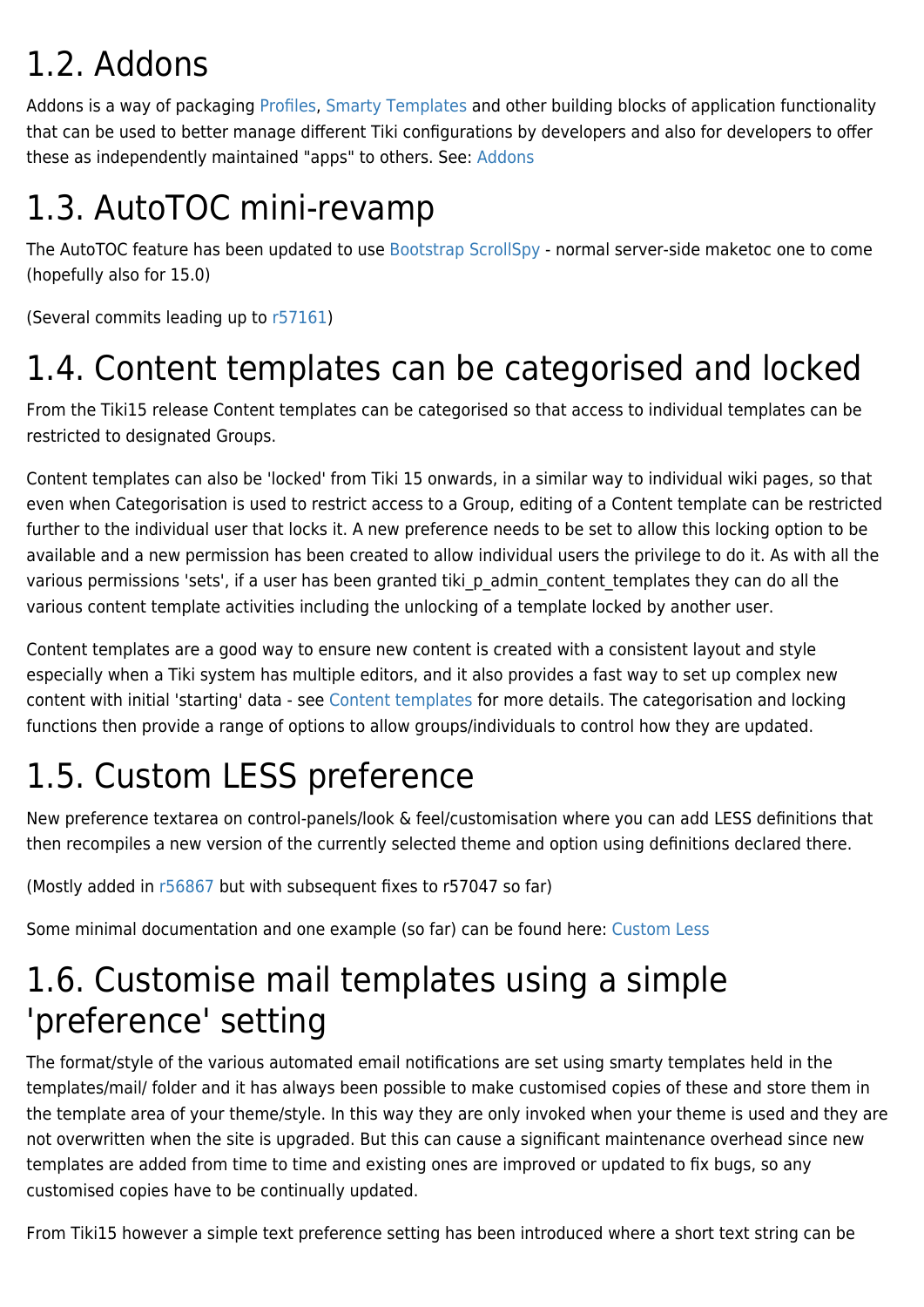stored - which is set in the "General Settings" tab of the "Editing and Plugins" admin screen - where the text would typically be a description of your site. A reference to this stored text has been added to all the mail templates in appropriate places so that a very simple customisation of the existing 'vanilla' templates is then automatically produced and mail notifications can be made to be much easier to understand, especially if you are involved with multiple Tiki sites. It should be noted that the default value of the customising text string is an empty string so that if it not set it has no effect on the output of the standard template text - but a consequence of this is that if a customised text is set then it should have a blank character at the end of the text so that its insertion scans properly.

## 1.7. File Gallery Batch Upload Improvements

Some general improvements and new options to organise files according to subdirectories and create missing ones, also to file by gallery ID.

Including new console commands files:batchupload and files:deleteold to enable scheduled tasks to be set up for automatic gallery maintenance.

More info here [Batch Upload](https://doc.tiki.org/Batch-Upload)

## 1.8. File Gallery Upload Improvements

New preference to enable a new [jQuery File Upload](https://blueimp.github.io/jQuery-File-Upload) interface allowing drag and drop, multiple file uploads, progress bars etc.

## 1.9. FitVids.js

FitVids.js is a jQuery plugin for fluid-width (responsive) embedded videos. It can be activated in the admin panel in section "Features" in Tab "Interface".

### 1.10. Look and Feel: custom LESS section

There is a new section under the [Customization](https://doc.tiki.org/Customization) tab of the Look & Feel Control Panel which allows to set some base parameters for colors and other css properties, which will be applied to generate all properties for the Theme style of your choice.

#### Example:

```
@brand-primary: #abb;
@gray-base: #431;
@navbar-inverse-bg: #797;
@navbar-default-bg: #cea;
```
#### See: [Customization](https://doc.tiki.org/Customization)

## 1.11. Multilike

This feature expands on the like functionality to allow users to provide more qualitative feedback to the system.

See [Multilike](https://doc.tiki.org/Multilike)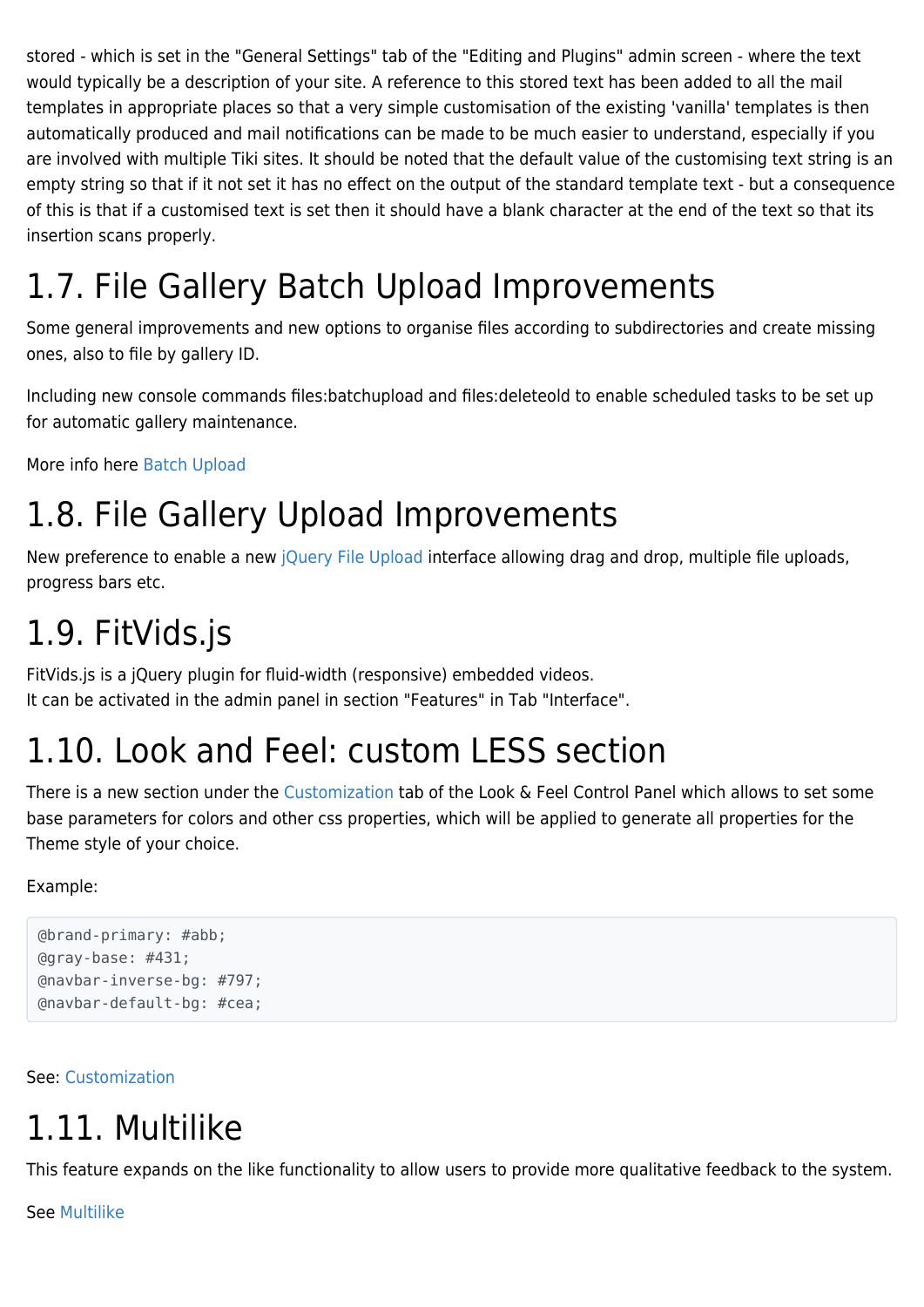## 1.12. Newsletters

Counters have now been added when sending Newsletters, which is useful when sending newsletters with a large subscriber list. It is also particularly useful when the option to 'throttle' the newsletter send rate is being used which is an option that may have to be used to avoid the sending system being 'designated' as a spammer and being blocked by receiving mail servers. When using the 'throttle' option, additional remarks are now provided to remind the user that this option is in use, and the send process has also been fixed so that the 'completion' notices and information are correctly displayed.

These additional Newsletter features have also been backported for the Tiki12.5 and Tiki14.2 releases.

## 1.13. Slider to display Advanced Preferences in Control Panels

In [Tiki15.3,](https://doc.tiki.org/Tiki15) a slider has been introduced to allow showing the advanced preferences in the Control Panels more easily. The funnel is shown only when the slider has been moved to show advanced preferences. If you want your preference to be permanent, you need to click as usual on the button "**Set as my default**":



## 1.14. Remote Tiki Autologin

Users from another Tiki are allowed to login to this Tiki using their credentials there. This provides a quick way to create a sub-site or sister site.

See [Remote Tiki Autologin](https://doc.tiki.org/Remote-Tiki-Autologin)

## 1.15. Removal of "Synchronize categories of user tracker item to user groups" feature

This feature has been removed in Tiki 15. The preferred way to achieve similar functionality is to use the [User](https://doc.tiki.org/User-Groups) [Groups](https://doc.tiki.org/User-Groups) field instead. For more information, see [Synchronize categories of user tracker item to user groups](https://doc.tiki.org/Synchronize-categories-of-user-tracker-item-to-user-groups).

## 1.16. Score

The points system was reworked in Tiki15. The main scoring events are still pre-configured for beginner users to be able to use, but the ability to add new scoring events was implemented as well for added flexibility.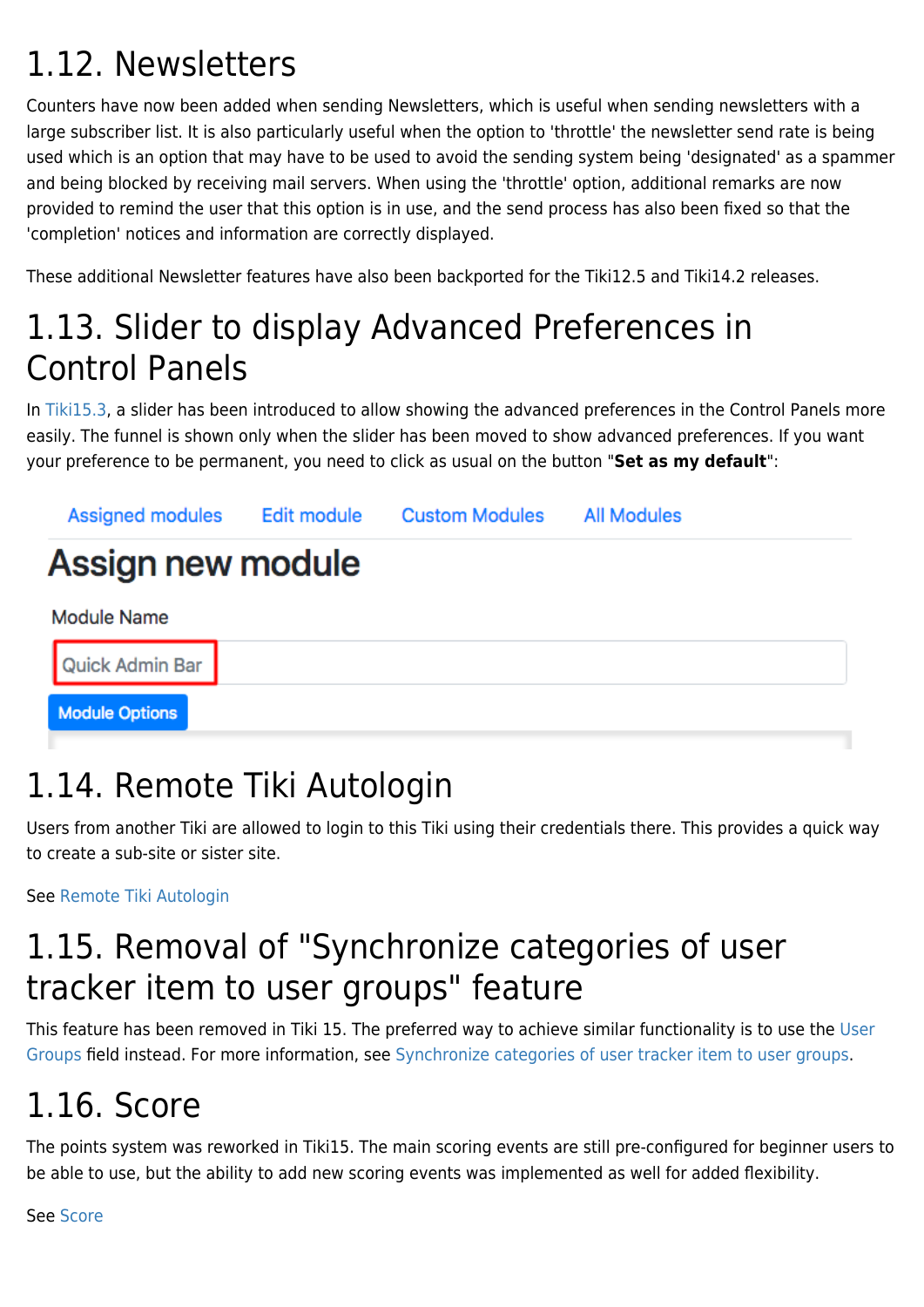### 1.17. Server requirements

A few more packages are required to provide the required php extensions that this version of Tiki needs:

php5-curl

CURL module for php5

php5-intl

internationalisation module for php5

;php5.5-xml - DOM, SimpleXML, WDDX, XML, and XSL module for PHP

In Debian-based distributions, you can install then in a terminal on the server with this type of command:

sudo apt-get install php5-curl php5-intl php-5.5-xml

Adapt to your case in other GNU/Linux distributions or operating systems at the server.

## 1.18. Social Networks with Linkedin

You can also set up your site to allow users to log into LinkedIn as they can with Facebook.

See [Social Networks](https://doc.tiki.org/Social-Networks)

### 1.19. Structures can be locked

From Tiki 15 a wiki structure can be locked, meaning that the pages that are in a structure and the order/hiererchy of these pages can only be changed by the locking user.

A new preference needs to be set to allow this structure locking option to be available and a new permission has been created to allow individual users the privilege to do it. As with all the various permissions 'sets', if a user has been granted tiki p admin structures (now added as a new permission) they can do all the various structure activities including the unlocking of a structure locked by another user.

To make structure permission management clearer and easier to find, a new 'wiki structure' section has been created in the permission tables.

For details of all these additions see the [Structure](https://doc.tiki.org/Structure-User) documentation page.

### 1.20. Structure tools added to the top page and permissions 'tidy-up'

From Tiki15 tools for the top page have been added so that the range of structure admin functions can be carried out on the top page of the Structure as well the individual pages. See the [Structure editing](https://doc.tiki.org/Structure+User#Editing_an_existing_structure) documentation for more details.

In addition what permissions are needed to carry out the various Actions on a Structure have been clarified and made more consistent. See the [Structure permissions](https://doc.tiki.org/Structure+User#Structure_permissions) documentation for more details.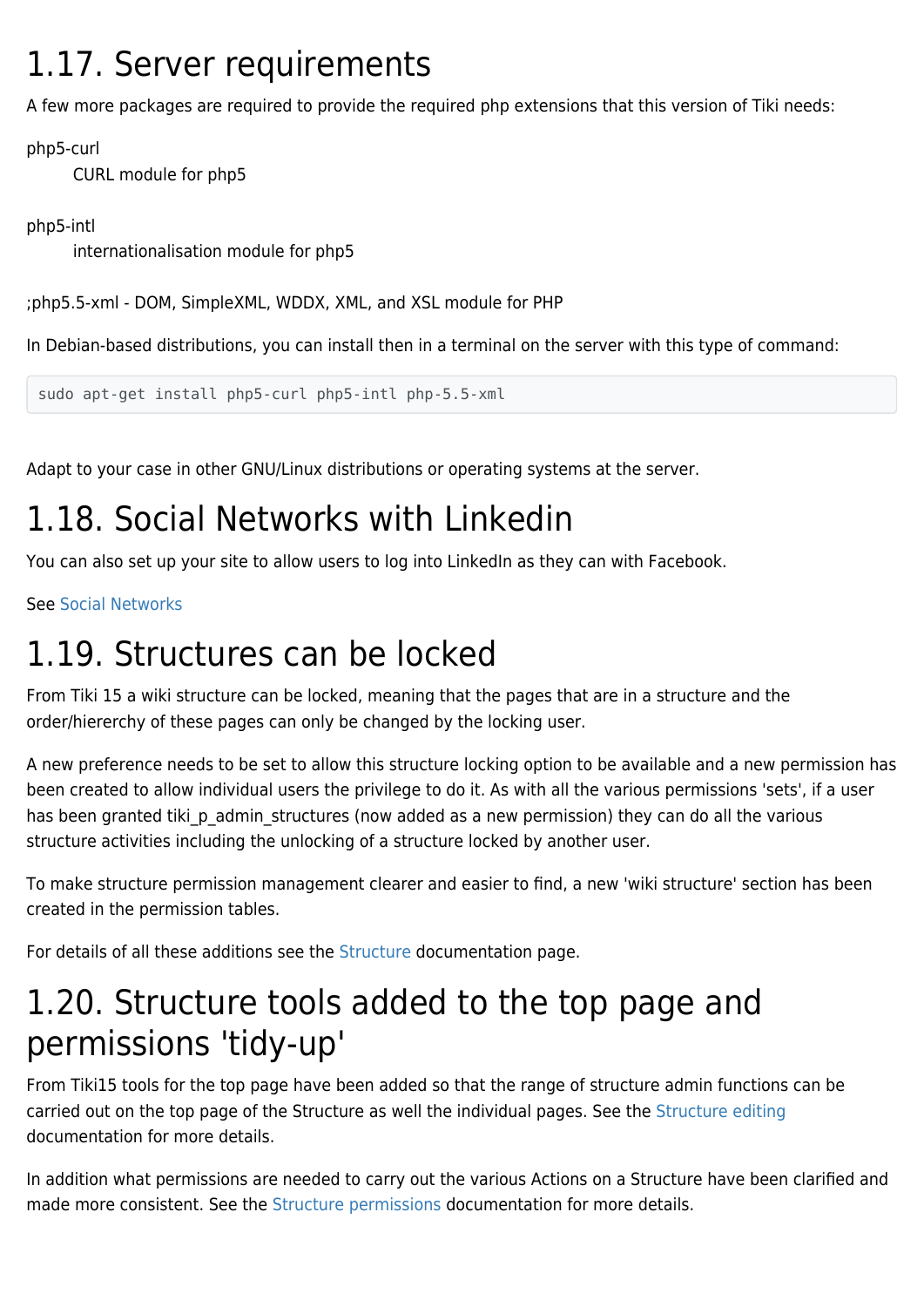## 1.21. Temporary User Accounts

Temporary users cannot login the usual way but instead do so via an autologin URL that is associated with a [Token](https://doc.tiki.org/Token). These temporary users will be deleted (but can be set to be preserved in Admin Tokens) once the validity period is over. Normally, these users should have read-only access. Nevertheless, if you are allowing these users to submit information, e.g. fill in a tracker form, make sure to ask for their information again in those forms. You can use this feature through:

#### **Admin Users > Temporary Users (tab)**

(Related commit: r56888)

## 1.22. Time Ago Date Formatting

Optional fuzzy date formatting throughout Tiki, such as "Last modified 5 minutes ago" or "Created 2 months ago" etc.

Added in [r57081](http://sourceforge.net/p/tikiwiki/code/57081)

## 1.23. Unified index improvements

Some extra information have been exposed at the [Search and List from Unified Index](https://doc.tiki.org/Search-and-List-from-Unified-Index) for the features than take profit of it like the [Stored Search](https://doc.tiki.org/Stored-Search) and similar:

- **hits**
- **lastpost\_title**
- **lastpost\_modification\_date**
- **lastpost\_contributors**
- **lastpost\_post\_content**
- **lastpost\_post\_snippet**
- **lastpost\_hits**
- **lastpost\_thread\_id**

## 1.24. ViewerJS

Support has been added for [ViewerJS,](http://viewerjs.org) which will allow your site to easily display embedded PDF documents, as well as presentations, spreadsheets and other documents without any external dependencies. This external library needs separate installation in Tiki (it cannot be included by default due to licensing issues, but it is fairly easy to add). See [PDF#ViewerJS.](https://doc.tiki.org/PDF#ViewerJS)

## 1.25. Wiki Plugins

New or improved plugins:

### 1.25.1. Plugin Data Channel

Improved. This plugin allows to use a manual template in a profile requests. It is possible to use a custom Smarty (ie. HTML) template to create the form that is used to collect user input for the datachannel. This provides for complete flexibility.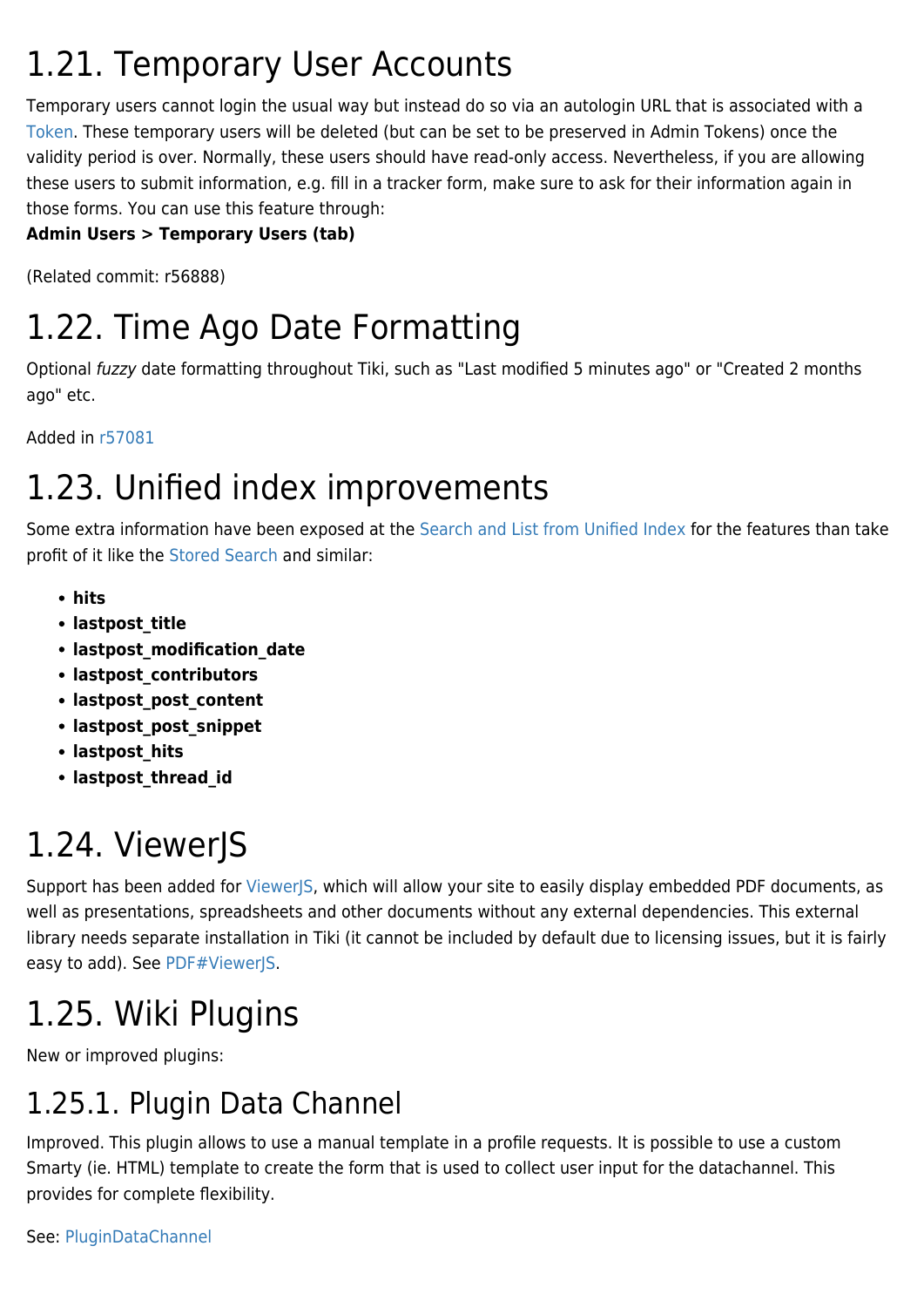### 1.25.2. Plugin FullWidthTitle

Creates a full page width title. You can use your own tpl file for the styling, and you can also indicate the source of the Icon that you want to use for that Title.

See [PluginFullWidthTitle](https://doc.tiki.org/PluginFullWidthTitle)

### 1.25.3. Plugin IncludeTpl

PluginTpl allows users to include a template file in a wiki page or textarea.

See [PluginIncludeTpl](https://doc.tiki.org/PluginIncludeTpl)

### 1.25.4. Plugin Like

PluginLike allows users to assign a like button to particular objects, as seen on many social networking sites.

See [PluginLike](https://doc.tiki.org/PluginLike)

### 1.25.5. Plugin List

PluginList can be used with tablesorter. Use a {tablesorter} tag to add the tablesorter parameters.

See [PluginList](https://doc.tiki.org/PluginList)

### 1.25.6. PluginListExecute

Since version 15.3, you can select columns and customize output of the table with items to be processed, using the same syntax as [PluginList output control block,](https://doc.tiki.org/PluginList-output-control-block) which also allows for context filtering and inline edition of records before mass execution of actions on groups of items.

Added [Calculations](https://doc.tiki.org/Calculations) calculations as ListExecute actions

See [PluginListExecute](https://doc.tiki.org/PluginListExecute)

### 1.25.7. Plugin Tour

Quick and easy way to build your product tours with Bootstrap Popovers. This plugin makes page tours using [bootstrap-tour.](http://bootstraptour.com/)

See [PluginTour](https://doc.tiki.org/PluginTour)

### 1.25.8. Plugin Tracker

Plugin tracker's transaction feature enables a sequence of trackers to be chained into a single transaction, which is submitted only after the user submits the last tracker form. Otherwise the transaction is cancelled.

In addition, wiki page templates can be used for email notifications using the "**wiki:page name tpl**" format instead of template name.tpl files in the templates/mail dir. Tiki will use a page "page name subject tpl" if found.

See [PluginTracker](https://doc.tiki.org/PluginTracker)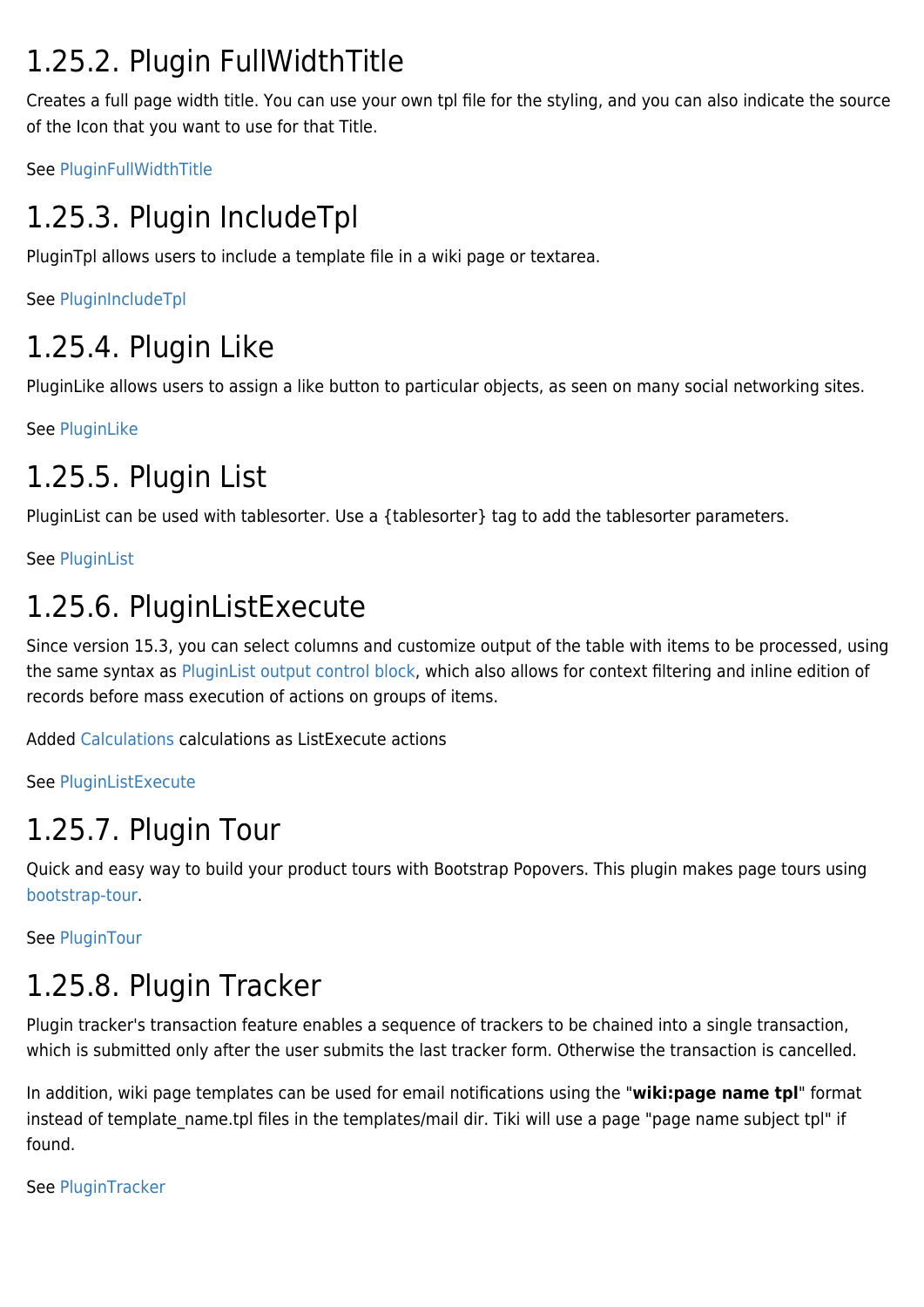### 1.25.9. Plugin UserInGroup

Use this wiki plugin to check whether a specific user is in a designated Group and to display defined text for either case.

See [PluginUserInGroup](https://doc.tiki.org/PluginUserInGroup)

# Plugin Wikidiff

Introduced in [Tiki15.3](https://doc.tiki.org/Tiki15). Use this [wiki plugin](https://doc.tiki.org/wiki%20plugin) to display the differences between two wiki objects.

See [PluginWikidiff](https://doc.tiki.org/PluginWikidiff)

### 1.1.1. Plugin XMLUpdate

Allows multiple elements of an XML file stored in a File Gallery to be updated - the File Gallery (at present) must store all files in a Directory instead of using the database storage option.

See [PluginXMLUpdate](https://doc.tiki.org/PluginXMLUpdate)

## 1.2. Wiki Structures

A wiki structure can be **locked** since Tiki15, meaning that the pages that are in a structure and the order/hiererchy of these pages can only be changed by the locking user. A new preference and new permissions to lock/unlock or to admin the whole structure are introduced associated with this improvement, as well as a new section in the permissions management UI.

See [Structure User](https://doc.tiki.org/Structure-User)

## 1.3. Upload and download translations

It is possible to upload translation files from the user interface.



Allowed file types:

- Tiki custom.php: a custom.php file with your custom translations
- Tiki language.php: a regular Tiki translation file
- Transifex php: a translation file from Transifex Tiki translation project [\(https://www.transifex.com/tiki/](https://www.transifex.com/tiki/))

| Upload Translations ⊁                                                                                |                                  |              |
|------------------------------------------------------------------------------------------------------|----------------------------------|--------------|
| <b>Custom Translations</b><br>क्रि                                                                   | Edit languages<br>Translate Tags |              |
| Language                                                                                             |                                  |              |
| Hungarian (Magyar, hu)                                                                               |                                  | $\checkmark$ |
| <b>File Type</b>                                                                                     |                                  |              |
| Tiki custom.php                                                                                      |                                  | $\checkmark$ |
| Tiki custom.php<br>Tiki language php.<br><b>Transifex php</b><br><b>THERMAN THERMAN AND THE TELL</b> |                                  |              |
|                                                                                                      | Upload                           |              |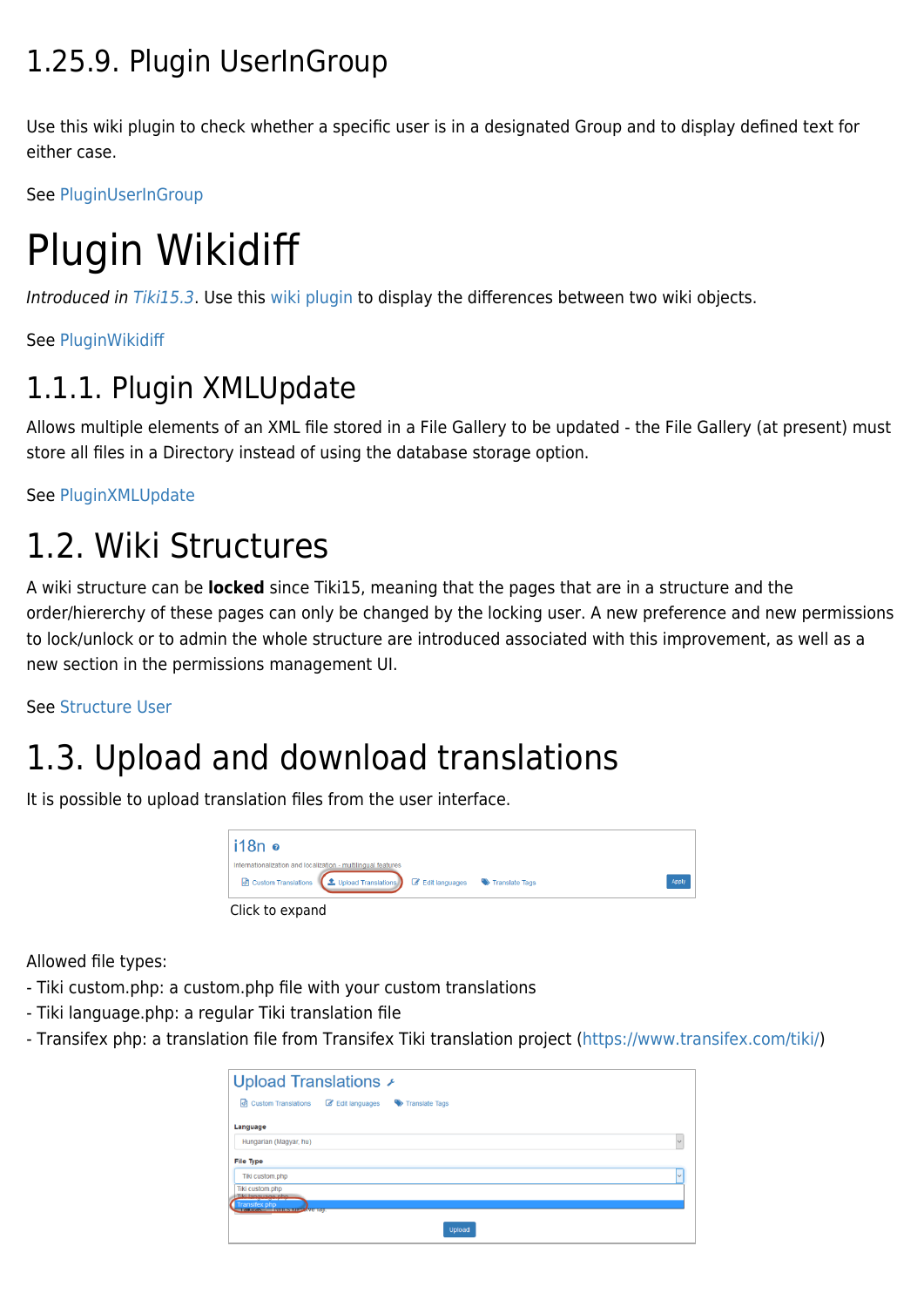It is also possible to download custom.php and language.php files for a selected language from the frontend

| Edit languages<br><b>1</b> Upload Translations               | Translate Tags                                           |
|--------------------------------------------------------------|----------------------------------------------------------|
| Language                                                     | <b>O</b> File                                            |
| Hungarian (Magyar, hu)                                       | <b>Select</b><br><b>L</b> Download<br>lang/hu/custom.php |
| Translations o                                               |                                                          |
| <b>English</b>                                               | <b>Translation</b>                                       |
| <b>Upload Translations</b>                                   | Fordítások feltöltése                                    |
| English                                                      | Translation                                              |
|                                                              | <b>O</b> Add row                                         |
|                                                              | Save                                                     |
| Click to expand                                              |                                                          |
|                                                              |                                                          |
| Edit languages ⊁                                             |                                                          |
| Toggle interactive translation on<br>(d) Custom Translations | <b>1</b> Upload Translations                             |
|                                                              |                                                          |

### Upgrade

You need intl, curl and dom extensions in PHP5 (ext-intl & ext-curl & ext-xml). See above the section #Server requirements for more instructions.

### Convert PluginSplit to PluginDiv

For fluid responsive flow of page elements in Tiki15 compared to Tiki12, you need to replace [PluginSplit](https://doc.tiki.org/PluginSplit) calls with the appropriate [PluginDiv](https://doc.tiki.org/PluginDiv) equivalent calls.

For instance, this plugin Split

```
{BOX()}
{SPLIT(colsize="25%|75%")}
Foo
---
Bar
{SPLIT}
{BOX}
```
which produces this output:

Foo Bar

Should be replaced with these other Plugin Divs: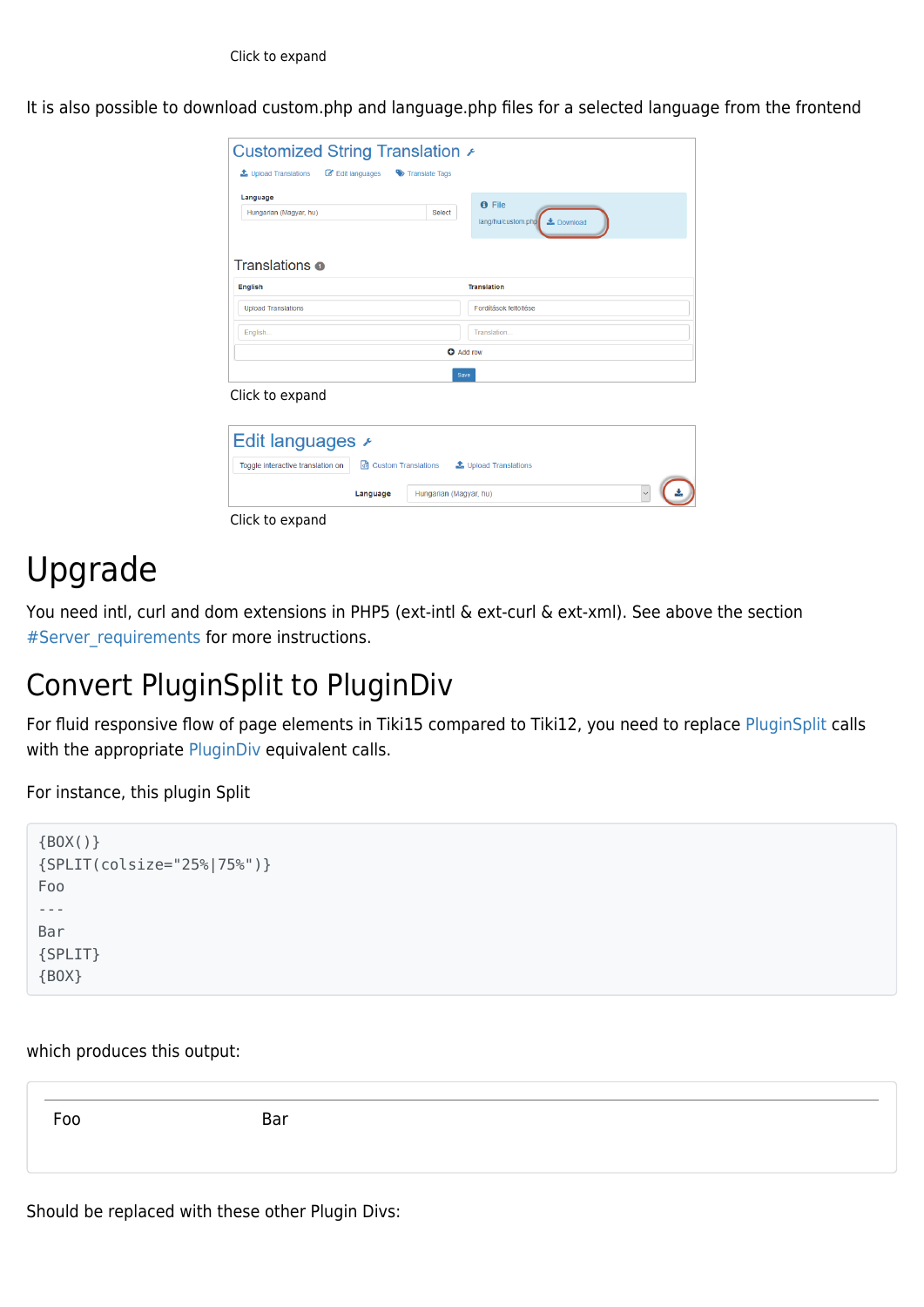```
{BOX()}
{DIV(class="col-xs-3")}
Foo
{DIV}{DIV(class="col-xs-9")}
Bar
{DIV}
{BOX}
```
which produces this other output:

Foo

Bar

### Behavior change of Tracker field "Dropdown with other"

The default behavior of the tracker field "Dropdown with other" changed in Tiki 15, due to some [validation](https://dev.tiki.org/item5610) [issues with previous behavior](https://dev.tiki.org/item5610)

You need to select the option "other" in the dropdown (in lowercase) for the extra input text field to be shown for the user.

### Behavior change of Tracker field "Item Link"

In some cases you will need to change the **"One item per value"** property of the field to "Display only one item for each label" (from "Displays all the items for a same label with a notation value (itemId)") to maintain the previous behaviour as the  $mu$ <sub>ti</sub> option now works correctly.

### jQuery selectors for forms

Since most HTML tables (mainly produced by [Trackers](https://doc.tiki.org/Trackers), but also in other cases) have been replaced with HTML div's in the migration to Bootstrap in the last couple of Tiki releases, the former way in jQuery to select a row in a form needs to be updated.

Or if using your custom templates in a [Pretty Trackers](https://doc.tiki.org/Pretty%20Trackers) setup, then you will need to surround your tracker fields with custom calls to plugin div, and refer in your [PluginJQ](https://doc.tiki.org/PluginJq) call to those div id's, etc.

Ask in the [developers list](http://tiki.org/Lists) if you need more help on this topic (or consider hiring a [Consultant](http://tiki.org/Consultants) to do the ugprade work for you, if that suits better your needs and possibilities).

### Potential Issue: Composer error

For people who install through svn up then sh setup.sh, at upgrading time the "c" command under certain conditions can blow up with a:

[RuntimeException]

Could not scan for classes inside "vendor/smarty/smarty/libs/sysplugins/smarty\_security.php" which does not appear to be a file nor a folder.

This does not happen reliably, but it is easy to step around with a simple: